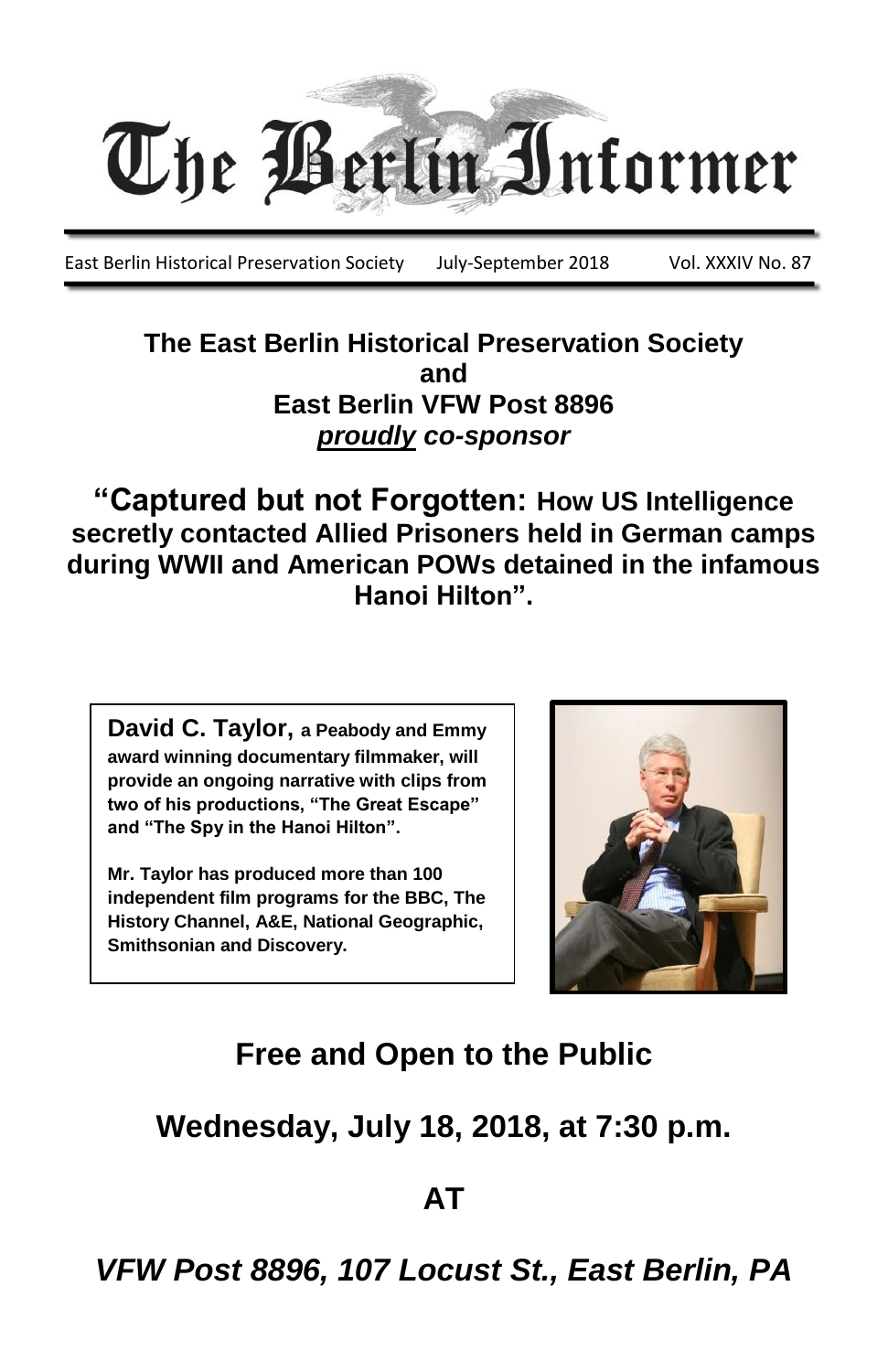# **A Message from the President**

Summer is upon us; a time to enjoy the outdoors, a time to enjoy friends, and a time to enjoy travel. I hope that all of you take advantage of the season and when you travel you visit historic sites. See what others are trying to preserve, what is important to them, and how they are doing it. Then come back to East Berlin and put your newfound knowledge to work to make for a better historical society and a better East Berlin.

While it may be vacation time, your historical society never rests. The Building Committee is busy arranging for much needed work on our properties. The Ways and Means Committee continues to think up and execute fund raising events (good job on the last tea!), and all of the other committees continue to do their work. Even impromptu committees continue to do their thing as the cleanup of the third floor of Red Men's Hall demonstrated.

Why don't you join in? There is always room for another set of hands.

Have a good summer and begin getting ready for the many events your society has planned for the remainder of this year.

Michael Hrinyak, President

#### **Did you……..**

*…..notice that the July 18 meeting featuring David C. Taylor is being held at the VFW Post 8896 in anticipation of a large crowd?* 

*…..notice that November's general meeting has been rescheduled for Nov. 14?*

**Happenings The Berlin Informer** Published 4 times a year by the East Berlin Historical Preservation Society and provided to society members as a benefit of their support. All materials are Copyright of the **East Berlin Historical Preservation Society and may not be reproduced without permission. E.B.H.P.S . 332 West King St. [www.ebhpspa.org](http://www.ebhpspa.org/) Editor/Publisher- Bev Jadus P.O. Box 73 717-259-0822 [baj12@verizon.net](mailto:baj12@verizon.net) East Berlin, PA 17316 ebhps@comcast.net**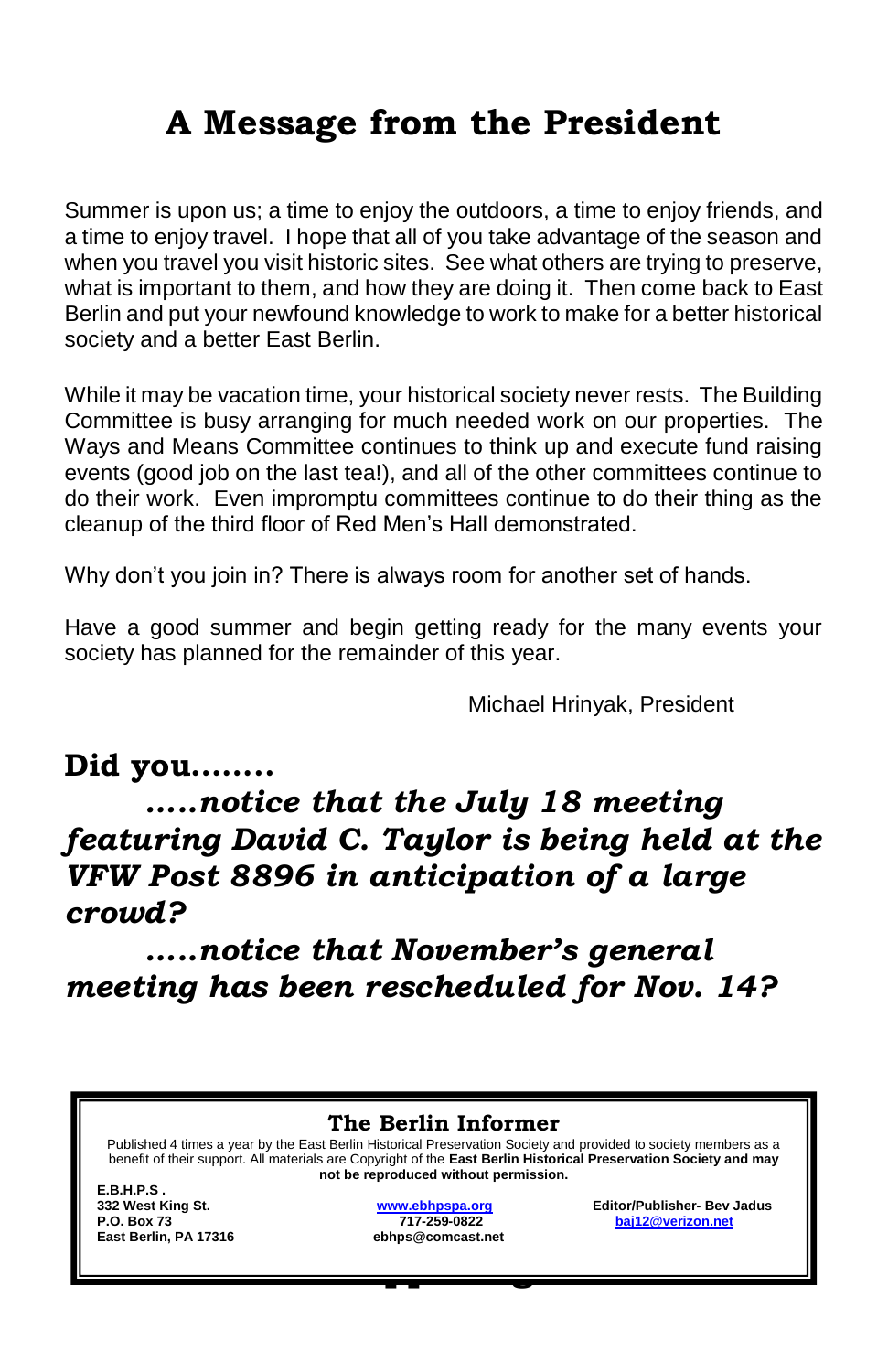What **is** the Ways and Means Committee up to? Recently, Committee members along with other members of EBHPS have run two successful fundraisers.

On April 30, a combined hot dog and bake sale at the Church School House attracted customers on their way to and from the EBACC Yard Sale. The aroma from the grill was an incentive to savor a grilled hot dog while the bars, cookies and fudge tempted passersby as well. Quite a few Society members donated baked goods for the sale. Not a morsel remained when the sale closed down in the early afternoon.



Sharon gets the early sales going **How about a breakfast hot dog?** 

Most recently, the Society's Spring Colonial Fashion Show Tea attracted twenty-two guests. The Society is establishing a reputation for fine fare beautifully presented. Linda Clark, our "resident" musician, entertained the group with harpsichord music. At the conclusion of the food service, Jane Fox served as M.C. for the fashion show which featured period clothing from the Society's collection.



**Many hands working for………………………..another successful tea.**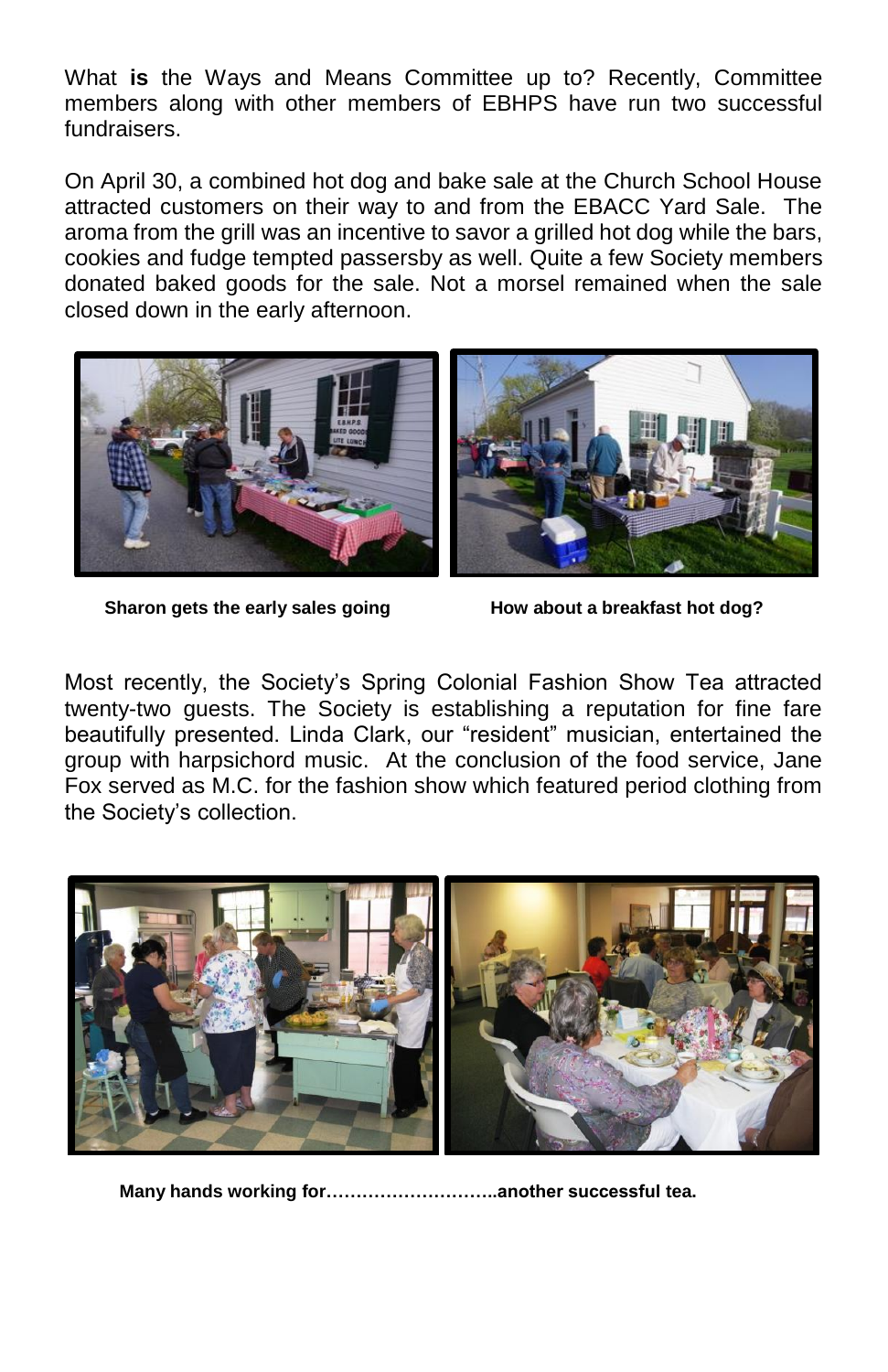The Ways and Means committee will continue to initiate ideas and, with the continued support of the Society, carry them forward to successful completion. It is gratifying to see income generated, membership involvement increase, and news of the good work of the Society spread widely.

Submitted by Lucia Hrinyak

#### **Another note on the tea:**

We will be planning another tea for the fall and are in need of donations for this purpose. We are looking for nice cream and sugars, china dinnerware, silverware or stainless steel flatware and teapots. Since the items are for a specific need please call the Society and leave us a message or contact Jane Fox, Sue Hess, Sharon O'Connell or Lucia Hrinyak at our next meeting. It would be most helpful if you could take a picture of your items.





**Model Megan Smith Carol Carol Carlson goes Colonial A Beneficial Donation**

Submitted by Jane Fox



 **Presidential wig adjustment M. C. Jane Fox and model Erma Barnhart** 

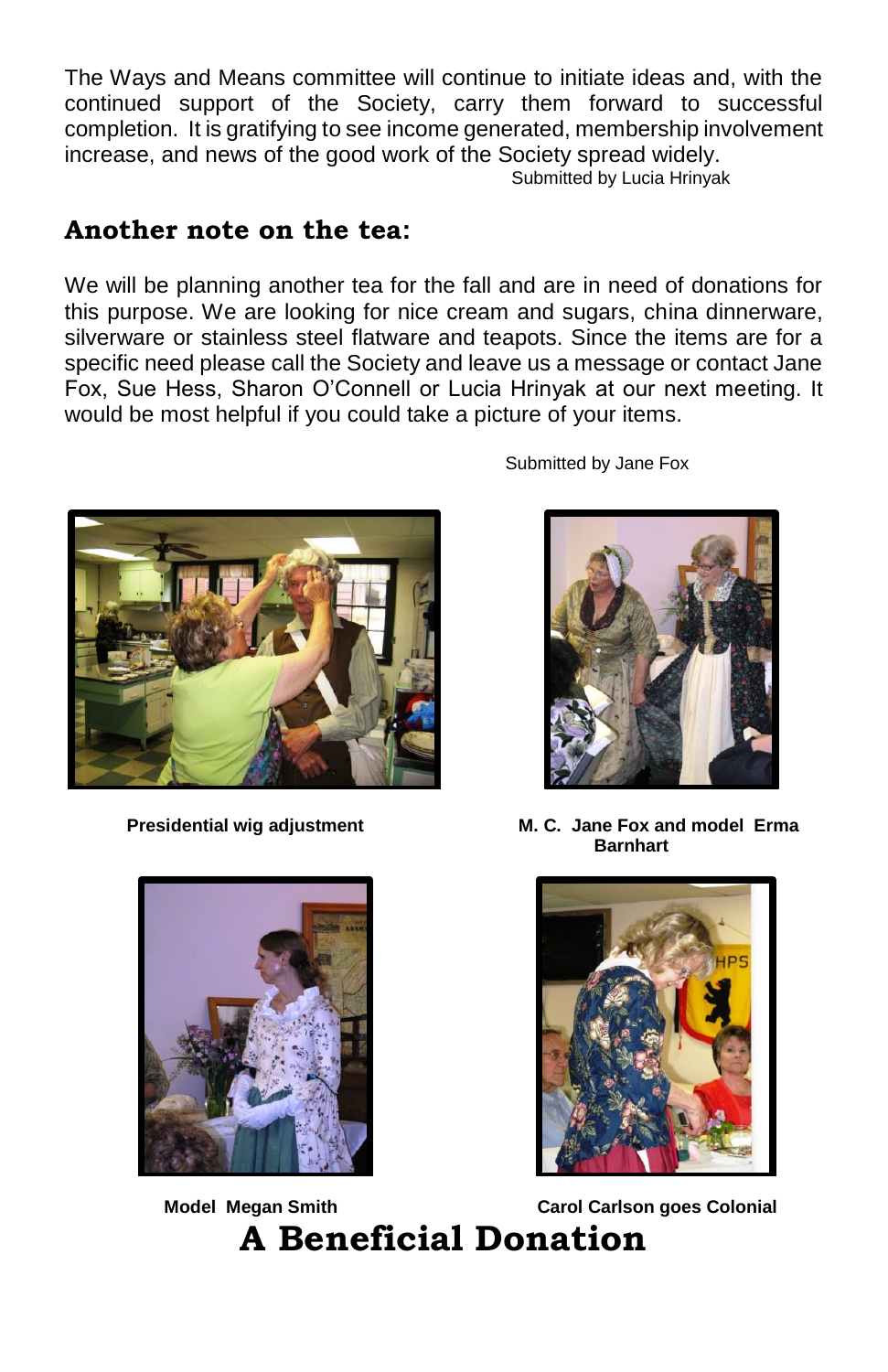The Society has received the original records of the Berlin Beneficial Society, a group formed in 1843 to provide what we would now call health insurance benefits to members. Many thanks to Marilyn Hoover for donating these records to the Society.



Four large ledgers contain the by-laws and constitution, minutes from inception to 1892 and the "Names of Old People of East Berlin".

It is interesting to note that the first meetings took place in the **brick** schoolhouse. Where would that have been in 1843?

The by-laws make it clear that the organization was vigilant in its work. Applying members were to be free of all diseases and infirmities and also to be of good moral character.

Members paid in money as noted in the ledgers and after a year could apply for benefits which ranged from \$3.50 a week if completely bedridden to \$25 for burial fees. Disability due to age or mental derangement brought \$2.50 weekly.

Duties were taken very seriously and all were expected to participate in visiting the ill. Extra funds were raised as fines were imposed for failure to attend funerals, drunkenness, fraud, feigning illness, leaving meetings early, refusing to serve when elected to office, and many other infractions. Benefits were withheld due to venereal disease, boxing (except in self defense), horseracing or "any other immoral conduct".

The latest date found in the ledgers is 1893 by which time the minutes had become very brief and mention was made of inquiries into financial status. Submitted by Bev Jadus

#### Scott Mingus Program

On Wednesday, September 19, author Scott Mingus will present a PowerPoint talk on origins of the Underground Railroad and its early workings in the Susquehanna River region through the early days of the Civil War. He will discuss leading conductors in the river area, as well as routes through Adams and York counties. Copies of his Civil War and Underground Railroad books will be for sale before and after the talk.

### **Old vs. New**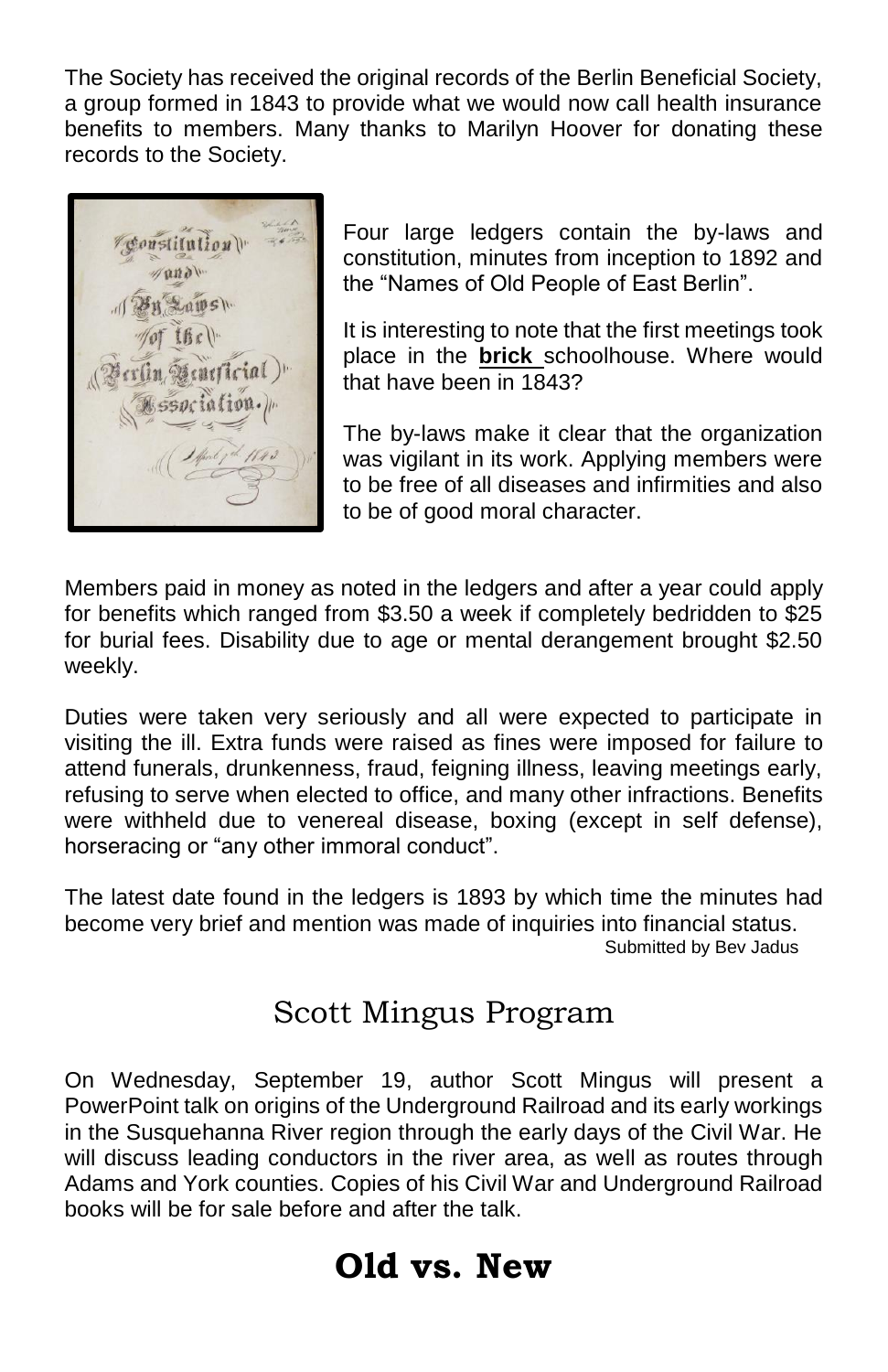East Berlin Pennsylvania is a town of historical significance having been founded prior to the Revolutionary War in 1764. Those that settled here built sturdy homes, churches, and schools, some of which still stand today. These early settlers built the town not only to last but to flourish. Today, I believe it has a strong sense of community and is a place where neighbors come together to help one another preserve not only the integrity but the continuity of their community.

That said, sometimes change becomes necessary. Yet we all know change is never easy. There are those who become used to the ways things have been done in the past and will not be accepting of the new changes. If only I had a nickel for every time someone told me, "but we have always done it this way". Others embrace the change and see it as an opportunity to inject many new ideas.

The key here is balance, to have the opportunity to keep it fresh yet find a way to blend the new into the old and keep events like Colonial Day alive. So, at this year's event you will see that changes have indeed been made. However, I hope you find that we will continue to offer you a day filled with wonderful goods being offered by the vendors who will continue to line our streets, along with good food and music to make for an enjoyable day. Looking forward to seeing you at our 44th annual Colonial Day event!

Submitted by Laura Ferrara

### **June 9 a Clean Sweep!**

If you have ever visited the third floor of Red Men's Hall you likely did not plan to return. Most of it is one huge open room, an area which over the years attracted everything that couldn't find another home but was kept in hopes of someone needing it again. This floor had not been cleaned and reorganized for MANY years, but it met its match when volunteers pitched in on June 9.

Dust flew, boxes were sorted and reorganized, at least 35 years of financial records were ordered correctly, scrap metal was transferred via human chain down two flights of stairs to await recycling, shop vacs attacked the floor, and many large trash bags were filled with "stuff" of no value. Meanwhile, work continued on the first floor where some of the early Colonial Day records were being thinned out ready for their trip back upstairs.

The "Crew" (Mike Loges, Lucia Hrinyak, Bill Powell, Lois Loges, Mary Kollmar, Erma Barnhart, Bev Jadus, and Michael Hrinyak) then relaxed and enjoyed their pot luck meal (delicious!) **THANK YOU ALL!**

## Building Report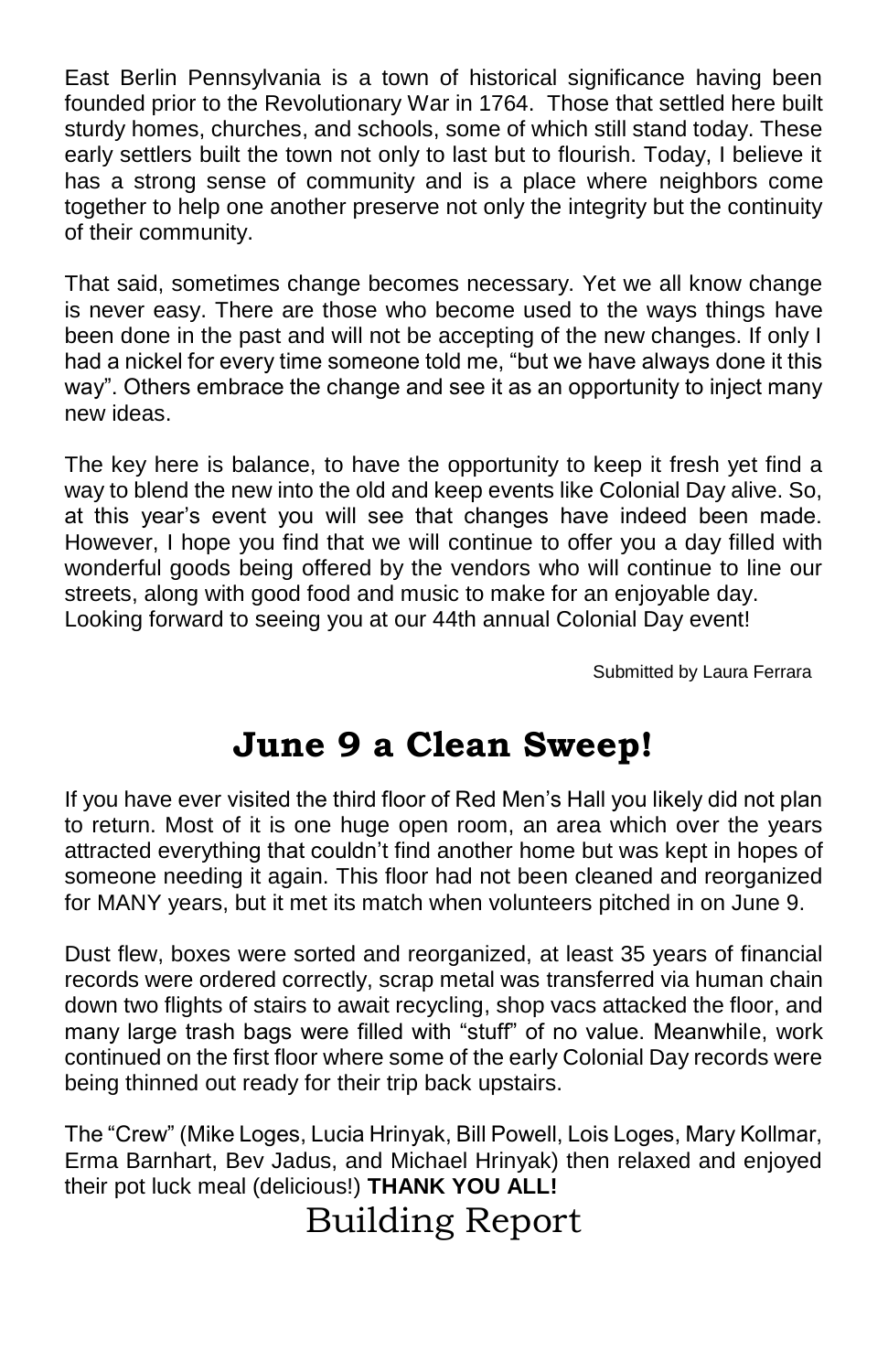**Log House:** The process of determining the best approach to the many log house issues is ongoing. Since the last Informer, Sam McKinney (chief restorer at the Dill Tavern complex) has looked over the building and offered advice, but he is very busy and not available to work at this time. Relics, an architectural salvage and restoration business from Union Bridge, MD, has done a thorough assessment and provided a very detailed estimate of work needed, breaking down options clearly. (To do it all would cost \$100K plus.) Volunteers will be meeting with another restoration company from the Lancaster area this week. It is hoped that at least the most critical repairs and preventive work can somehow be done for a sum the Society can manage. Also, the Society has received notice that the log house has been assessed for tax purposes for the first time ever, so we will have to file an appeal as a nonprofit organization.

**Log Schoolhouse:** Scott Hull is finishing work on the windows and other repairs.

**Red Men's Hall:** Several weeks ago the front overhang was damaged when a driver lost control, slammed into a nearby car and then drove through two of the metal posts which support the roof. One pole then slammed into the porch of the house just to the east. Richard Fox sprang into action and by the next day had temporary replacements in place. The Society has received a check from the driver's insurance company and Scott Hull has agreed to do the permanent repairs.

Submitted by Bill Powell

## Hearth Cooking Guild

The next cooking date is set for June 24. We have researched cookbooks from the 1700 and 1800's to learn more about preparation at the hearth and will be cooking beef on a string with side dishes of cabbage with a cream dressing and a German puff. A caraway seed cake will serve as dessert this time. I am sure this will keep us all busy through the day.

Submitted by Jane Fox



**2018 Calendar of Events**

**DATE EVENT TIME LOCATION**